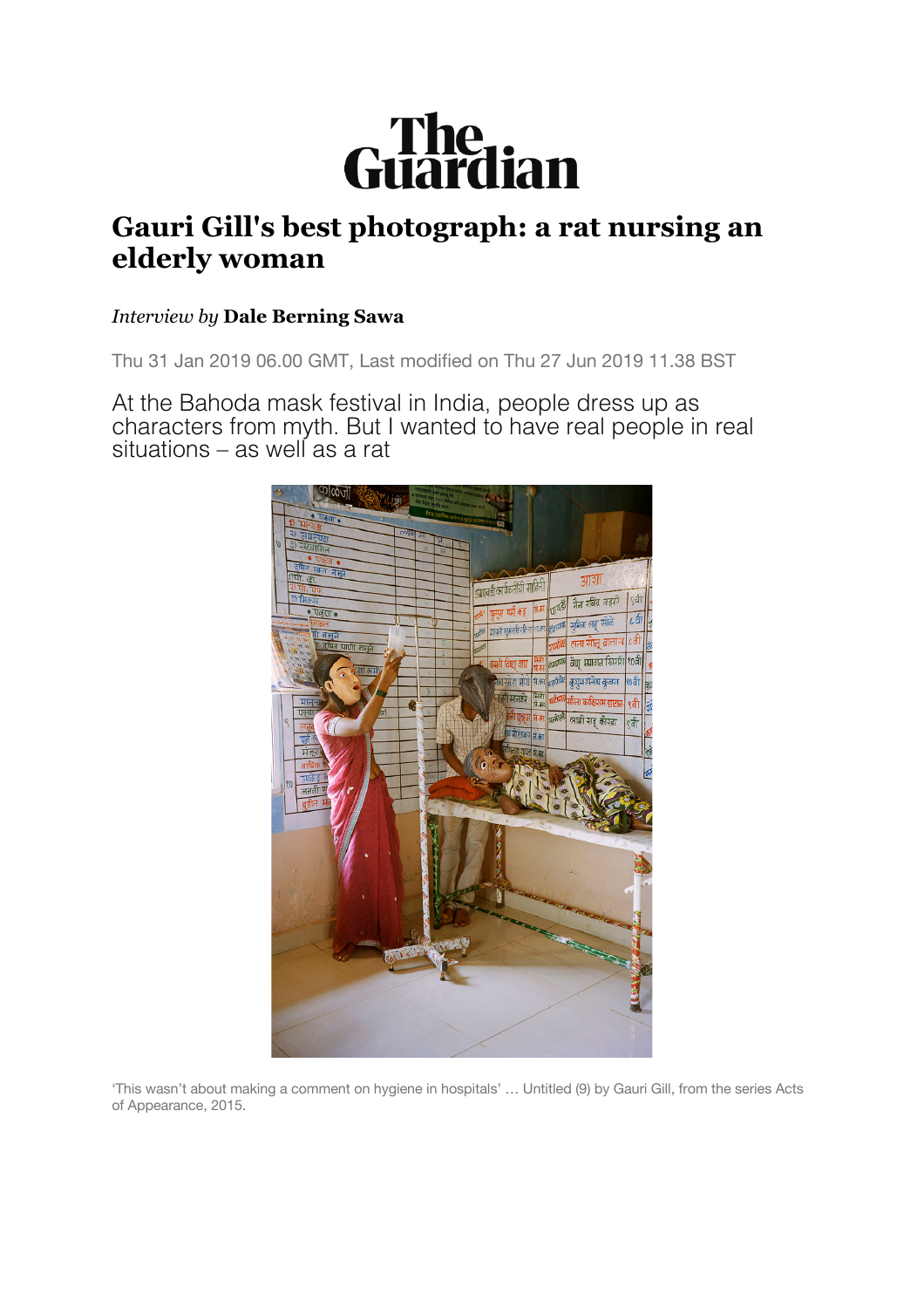**I**n 2014, I was working in rural Maharashtra, in western India, when I heard about the Bahoda festival, in which papier-mache artists create masks of characters from Hindu and tribal myth. People are chosen to wear them and are consecrated by a priest, after which they "become" their characters and parade through their village over several nights.

The masks are spectacular. But I began to wonder why what is represented in rituals is often so idealised. Why are there no people with grey hair or big noses? Why is no one wearing spectacles? Why can't routine gestures, such as sweeping the floor, be enacted too, as opposed to the drama of slaying a demon?

I heard about a famous artist, Dharma Kadu, whose children are continuing the mask-making tradition. I went to meet them, their families and other artists in Jawhar, their home. I proposed they make masks depicting familiar characters, life stages, emotions and everyday occurrences. They said: "Well, we can make anything, but could you give us a sample?" I said: "There's no sample. It doesn't even exist in my mind!"

II wondered why masks are idealised. Why are there no people with grey hair? Why is no one wearing spectacles?

They agreed to try and, over three years, made about 45 masks. I worked with 30 or so people to create scenes, deciding which characters to feature and where: school, hospital, bus stop, sweet shop. My actors were the villagers and there were no storyboards. It was all improvised.

Jawhar has one of the highest rates of malnutrition in the country, as well as infant mortality. There's a huge water crisis and very

little food – what they do have is very low quality. We heard a new health centre had opened nearby, so we went along to do a shoot one lunchtime, about 14 of us, all holding these masks. It was a working environment, so we had to be sensitive. The furniture still had its protective wrapping on, it was that new.

For this shot, we decided to portray an old lady being tended by a nurse. Then somebody suggested there should be a rat. Rats are common in hospitals across India, not just in rural areas. But this wasn't about making a comment about hygiene. As you can see, the rat is the most concerned character in the shot. He's really watching over the woman, as a friend.

The actors would all wear their own clothes, although sometimes they'd switch them around if we felt a character needed something different. But apart from the masks, nothing was fabricated for the shoots. It's all "real". That said, there are so many potential versions of any event I've ever depicted. This shot is just